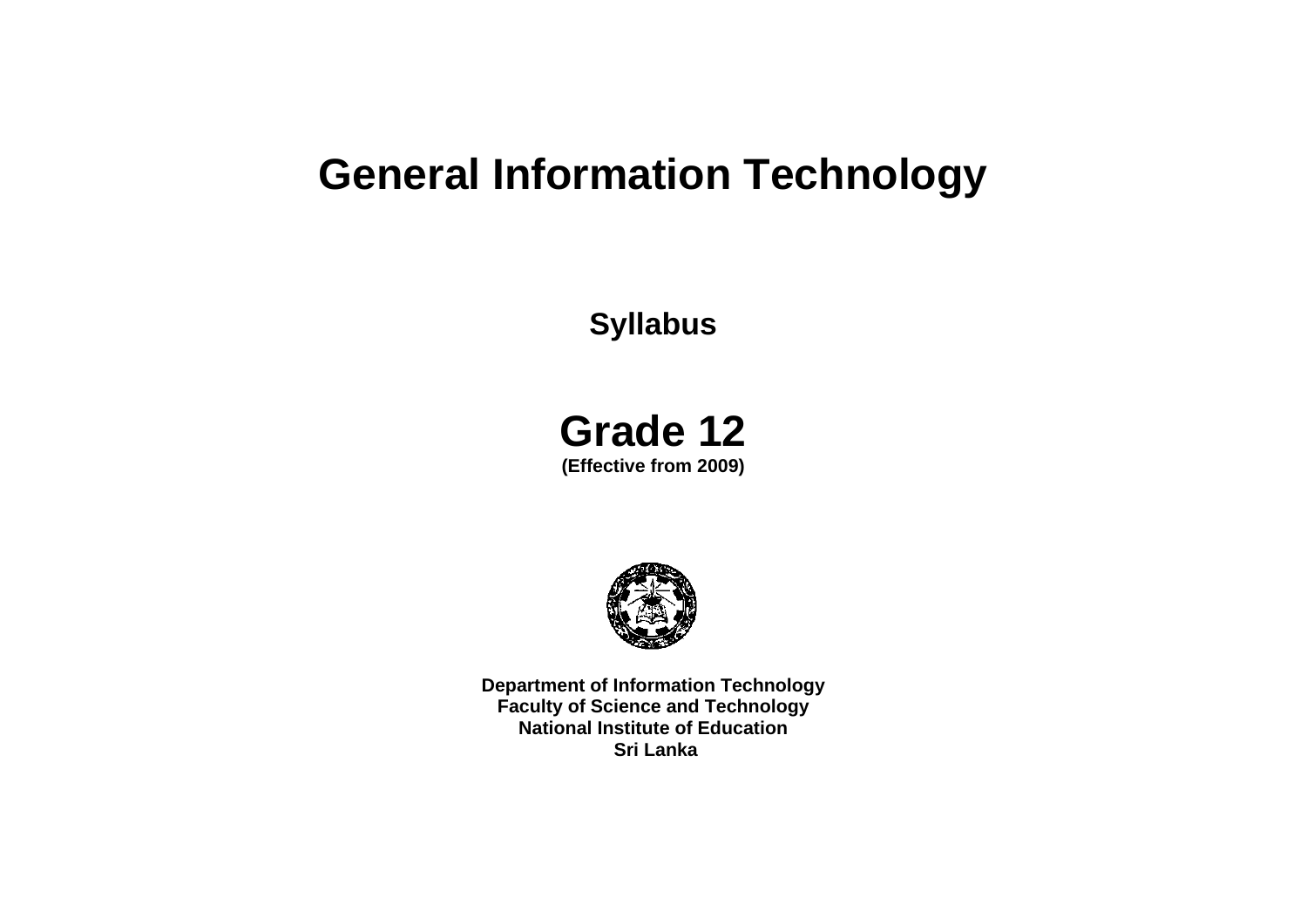## **1.0 Introduction**

General Information Technology (GIT) was first introduced in 2002, based on a decision taken by the Ministry of Education to reintroduce the computer education related subject in Grade 12 (First year of GCE A/L). National level examinations for GIT were held twice in 2005 and 2006. Two unpublished research reports are available to date on the introduction of GIT. In 2006, four years after its introduction, the NIE carried out a survey regarding GIT. The findings of this survey and recommendations of the two said research reports were taken into consideration by the curriculum revision team when revising the existing curriculum.

In re-designing the curriculum, the team seriously considered the following issues:

- 1. The total time available for GIT is only 60 periods (40 hours)
- 2. The students who have not followed the Information and Communication Technology (ICT) course at the GCE (O/L) should be considered for GIT
- 3. GIT should be planned as the common subject to suit the needs of students in different streams of GCE (A/L)
- 4. GIT should provide the flexibility for the teachers and students to select one of the pre-defined programming languages to enable a move towards a visual programming environment.

## **2.0 Objectives of the syllabus**

This course enables students in Grade 12 to

- select an appropriate ICT course for further studies
- **EXEDENTIFY** relevant computer applications for day-to-day work
- use ICT for day-to-day activities
- **EXTERN** interpret events in the day to day world in terms of ICT
- evaluate ICT tools
- appreciate the role of ICT in development
- use ICT tools with due respect to ethical & social norms.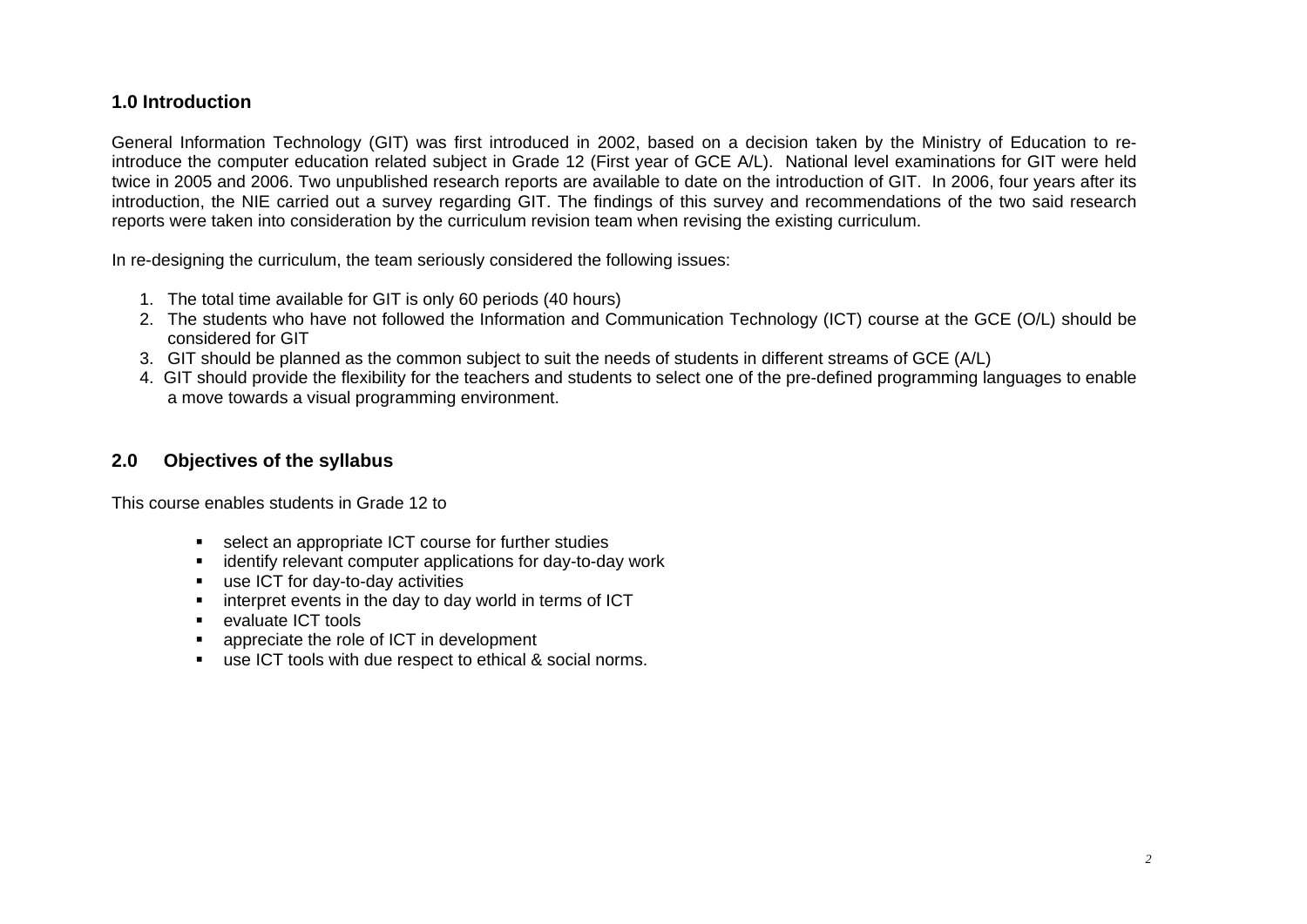## **Proposed term-wise breakdown of the syllabus**

| <b>Term</b> | <b>Competency Level</b>                | No. of periods     |
|-------------|----------------------------------------|--------------------|
|             | 1.1, 1.2, 1.3, 1.4, 1.5, 1.6, 1.7, 1.8 | 11                 |
| First term  | 2.1, 2.2                               | 02                 |
|             | 3.1, 3.2                               | 04                 |
|             | 10.1, 10.2, 10.3, 10.4                 | (23 periods)<br>06 |
|             |                                        |                    |
|             |                                        |                    |
|             | 4.1, 4.2                               | 04                 |
| Second term | 5.1, 5.2, 5.3                          | 05                 |
|             | 6.1, 6.2                               | 04                 |
|             | 7.1, 7.2, 7.3, 7.4                     | 04                 |
|             | 8.1, 8.2, 8.3, 8.4                     | (23 periods)<br>06 |
| Third term  | 9.1, 9.2, 9.3, 9.4, 9.5, 9.6           | 14                 |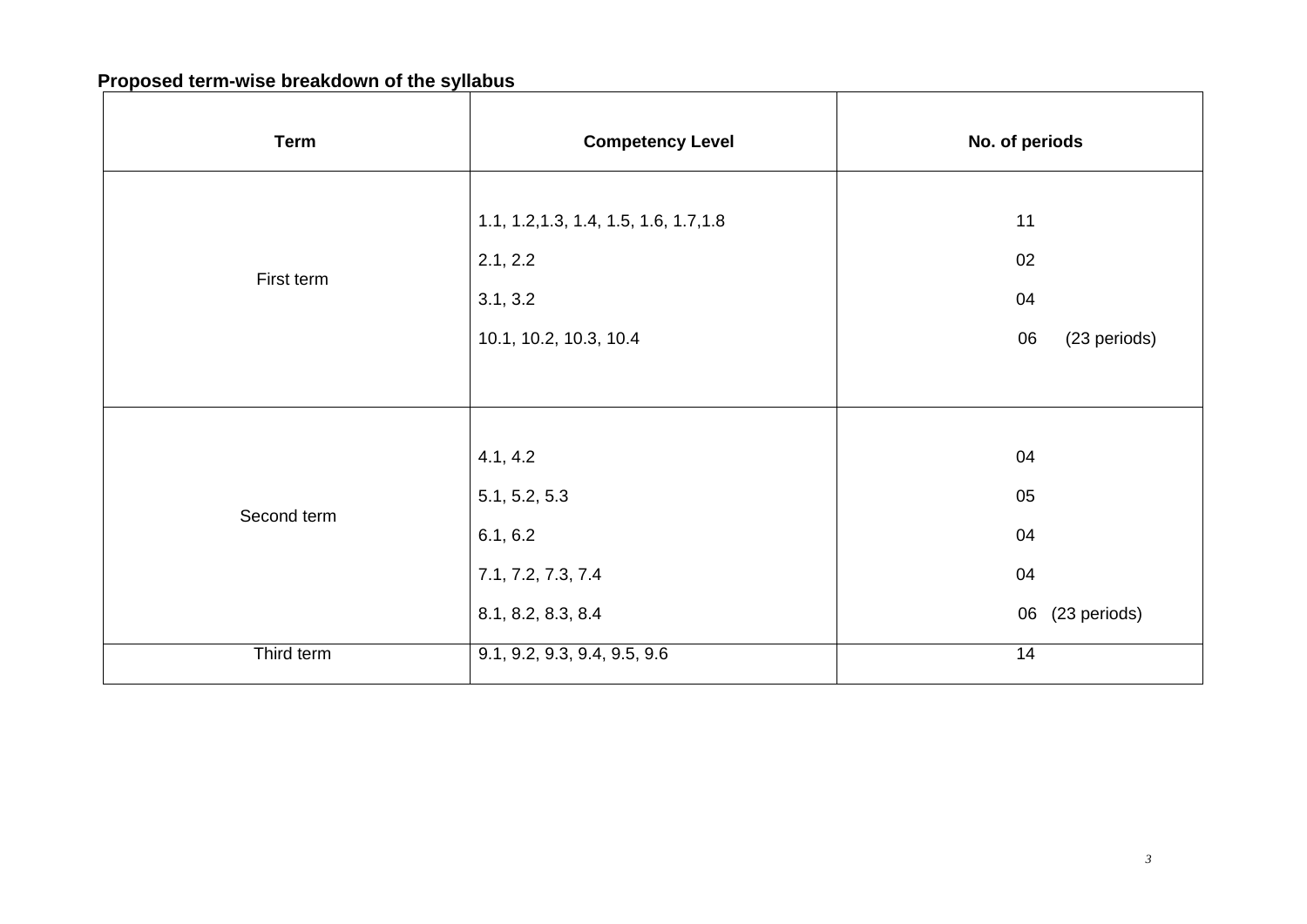## **3.0 Syllabus**

| <b>Competency</b>                                                                      |     | <b>Competency level</b>                                               |                                                  | <b>Subject content</b>                                                                                                                                                                                                                | No. of<br>periods |
|----------------------------------------------------------------------------------------|-----|-----------------------------------------------------------------------|--------------------------------------------------|---------------------------------------------------------------------------------------------------------------------------------------------------------------------------------------------------------------------------------------|-------------------|
| Competency 1:<br>Explores the computer<br>and its potential to reap<br>timely benefits | 1.1 | Explores the evolution of<br>computer in terms of its major<br>stages | $\bullet$                                        | <b>Computer Generations</b><br>Vacuum Tube<br>$\Omega$<br>Transistor<br>$\Omega$<br><b>Integrated Circuit</b><br>0<br>(LSI, VLSI)                                                                                                     | 01                |
|                                                                                        | 1.2 | Uses basic block diagrams to<br>demonstrate the computer system       | $\bullet$<br>$\bullet$<br>$\bullet$<br>$\bullet$ | Concept of the computer<br>Data and Information<br>Components of a computer system and their<br>functions<br>$o$ Input<br>o Processor (ALU, CU)<br>Memory (RAM)<br>$\circ$<br>o Output<br>o Secondary Storage<br>Memory storage types | 02                |
|                                                                                        | 1.3 | Uses number systems to<br>represent data in computer<br>systems       | $\bullet$                                        | Number systems<br>o Decimal<br>Binary<br>$\circ$<br>Octal<br>$\Omega$<br>o Hexadecimal                                                                                                                                                | 01                |
|                                                                                        |     | 1.4 Converts Decimal numbers to<br>Binary and vice versa              | $\bullet$                                        | Relevant methods of conversion<br>Decimal to Binary<br>O<br><b>Binary to Decimal</b><br>$\circ$                                                                                                                                       | 01                |
|                                                                                        | 1.5 | Draws Truth Tables for logic gates                                    | $\bullet$<br>$\bullet$                           | Basic Logic Gates(AND, NOT, OR)<br><b>Truth Tables</b>                                                                                                                                                                                | 01                |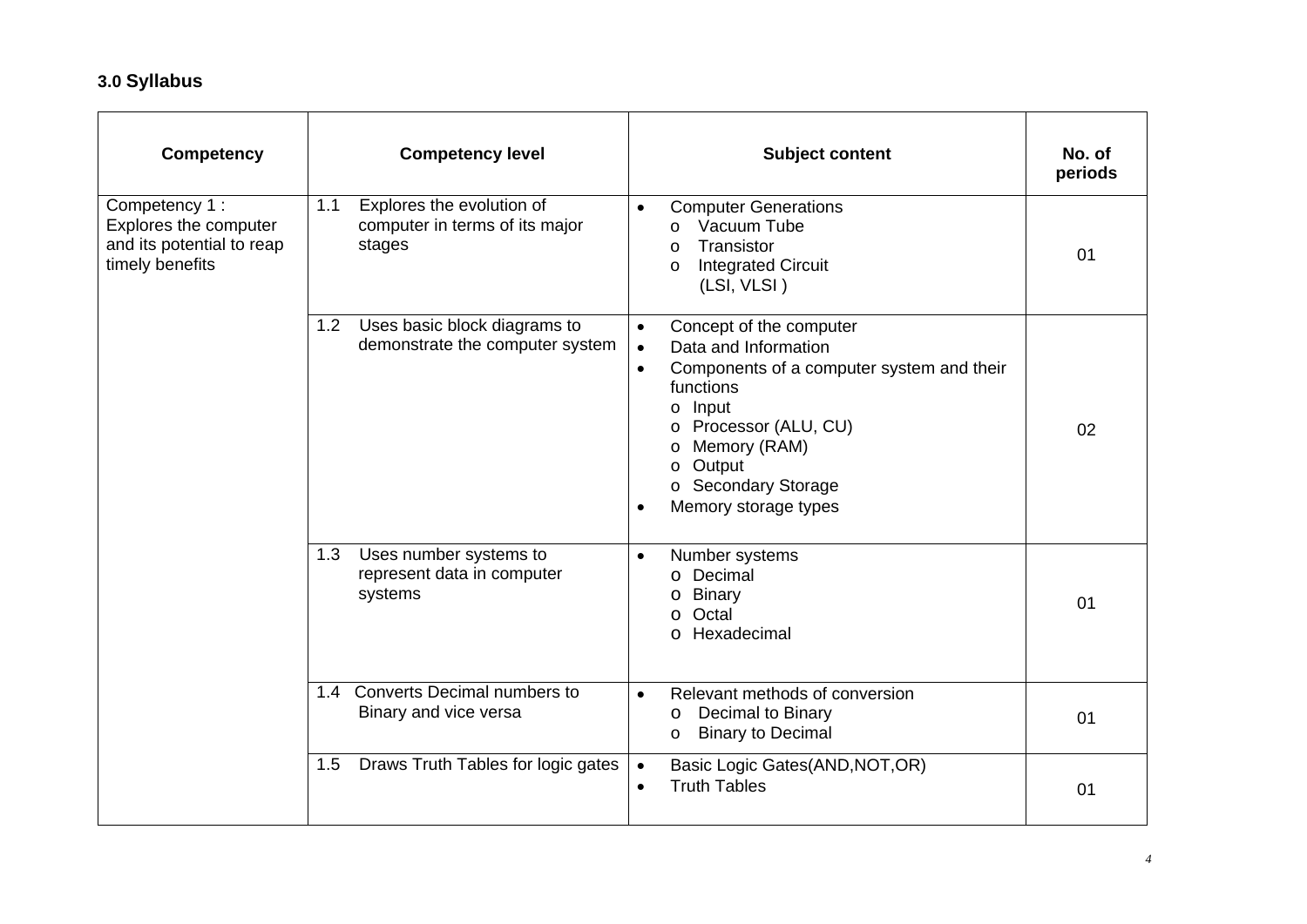| <b>Competency</b> | <b>Competency level</b>                                          | <b>Subject content</b>                                                                                                                                                                                                                                                                                                                                         | No. of<br>periods |
|-------------------|------------------------------------------------------------------|----------------------------------------------------------------------------------------------------------------------------------------------------------------------------------------------------------------------------------------------------------------------------------------------------------------------------------------------------------------|-------------------|
|                   | Classifies computers in terms of<br>1.6<br>their characteristics | <b>Computer classifications</b><br>$\bullet$<br>Super/Mainframe/Mini/ Micro (PC,<br>$\circ$<br>LapTop, Palm Top)<br>Digital/Analog/Hybrid<br>$\circ$<br>General purpose/special purpose<br>$\circ$<br>Related changes in characteristics<br>$\circ$<br>Size,<br>$\mathbf{E}^{\text{max}}$<br>Capacity<br>Speed<br>Accuracy<br>Efficiency<br>Cost               | 02                |
|                   | 1.7 Selects software to meet user<br>needs                       | <b>System Software</b><br>$\bullet$<br><b>Operating Systems</b><br>$\circ$<br>Compilers/interpreters<br>$\circ$<br><b>Application Software</b><br>$\bullet$<br>o Tailor made (in house)<br>accounting<br>library management<br>Off the shelf (packaged)<br>$\circ$<br>• office automation<br>graphics<br>medical/biological<br>engineering/<br>designing (CAD) | 02                |
|                   | 1.8 Selects information systems to<br>meet user needs            | Classification of Information systems<br>$\bullet$<br>Manual/Computerized<br>$\circ$<br>o According to functionality of system<br>Different levels of management and use<br>$\circ$<br>of information                                                                                                                                                          | 01                |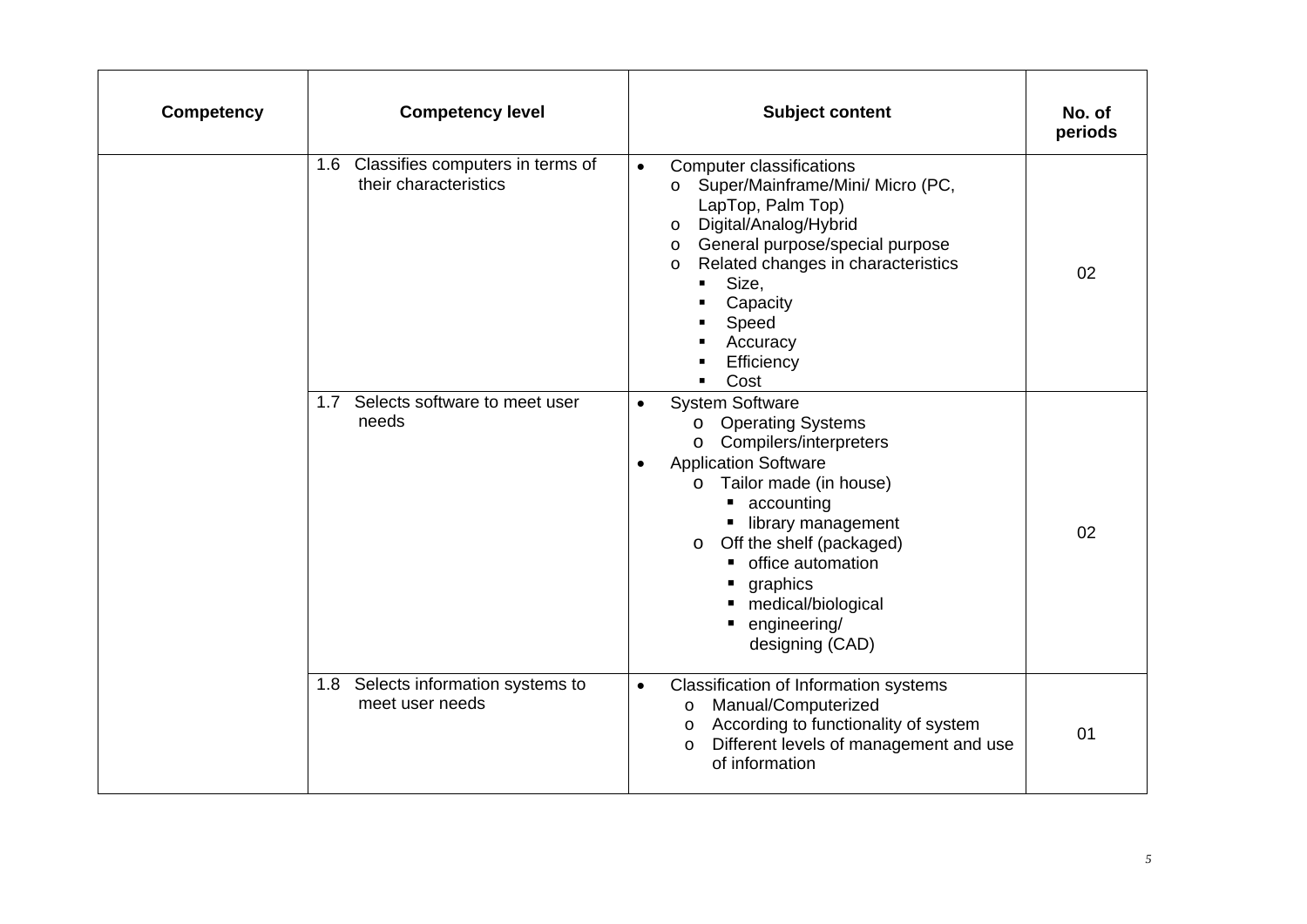| <b>Competency</b>                                                                                          | <b>Competency level</b>                                    | <b>Subject content</b>                                                                                                                                                                                                                                                                                                                                                                                                   | No. of<br>periods |
|------------------------------------------------------------------------------------------------------------|------------------------------------------------------------|--------------------------------------------------------------------------------------------------------------------------------------------------------------------------------------------------------------------------------------------------------------------------------------------------------------------------------------------------------------------------------------------------------------------------|-------------------|
| Competency 2: Uses<br>information<br>communication efficiently<br>and effectively in day-to-<br>day life   | Selects appropriate media for data<br>2.1<br>communication | Guided media<br>$\bullet$<br>copper<br>$\circ$<br>fiber optic<br>$\circ$<br>Unguided media<br>$\bullet$<br>radio waves<br>$\Omega$<br>infrared waves<br>$\circ$<br>micro waves<br>$\circ$<br>Advantages and disadvantages of<br>$\bullet$<br>communication media                                                                                                                                                         | 01                |
|                                                                                                            | Selects suitable network types as<br>2.2<br>required       | <b>Network Types</b><br>$\bullet$<br>o Local Area Network<br>(LAN)<br>o Metropolitan Area<br>Network (MAN)<br>o Wide Area Network<br>(WAN)<br>Devices used in networks<br>$\bullet$<br>Modem<br>$\circ$<br>Router<br>$\circ$<br><b>Network Interface Card</b><br>$\circ$<br>Switch<br>$\circ$<br>Hub<br>$\circ$<br>Wireless base station<br>$\circ$<br>Advantages and disadvantages of computer<br>$\bullet$<br>networks | 01                |
| Competency 3: Uses the<br>Internet efficiently and<br>effectively to access and<br>communicate information | Uses the internet to access<br>3.1<br>relevant information | Internet and its services<br>$\bullet$<br>Web browsers<br>$\bullet$<br>Search information using<br>$\bullet$<br>web address and search engines<br>Downloading<br>$\bullet$                                                                                                                                                                                                                                               | 02                |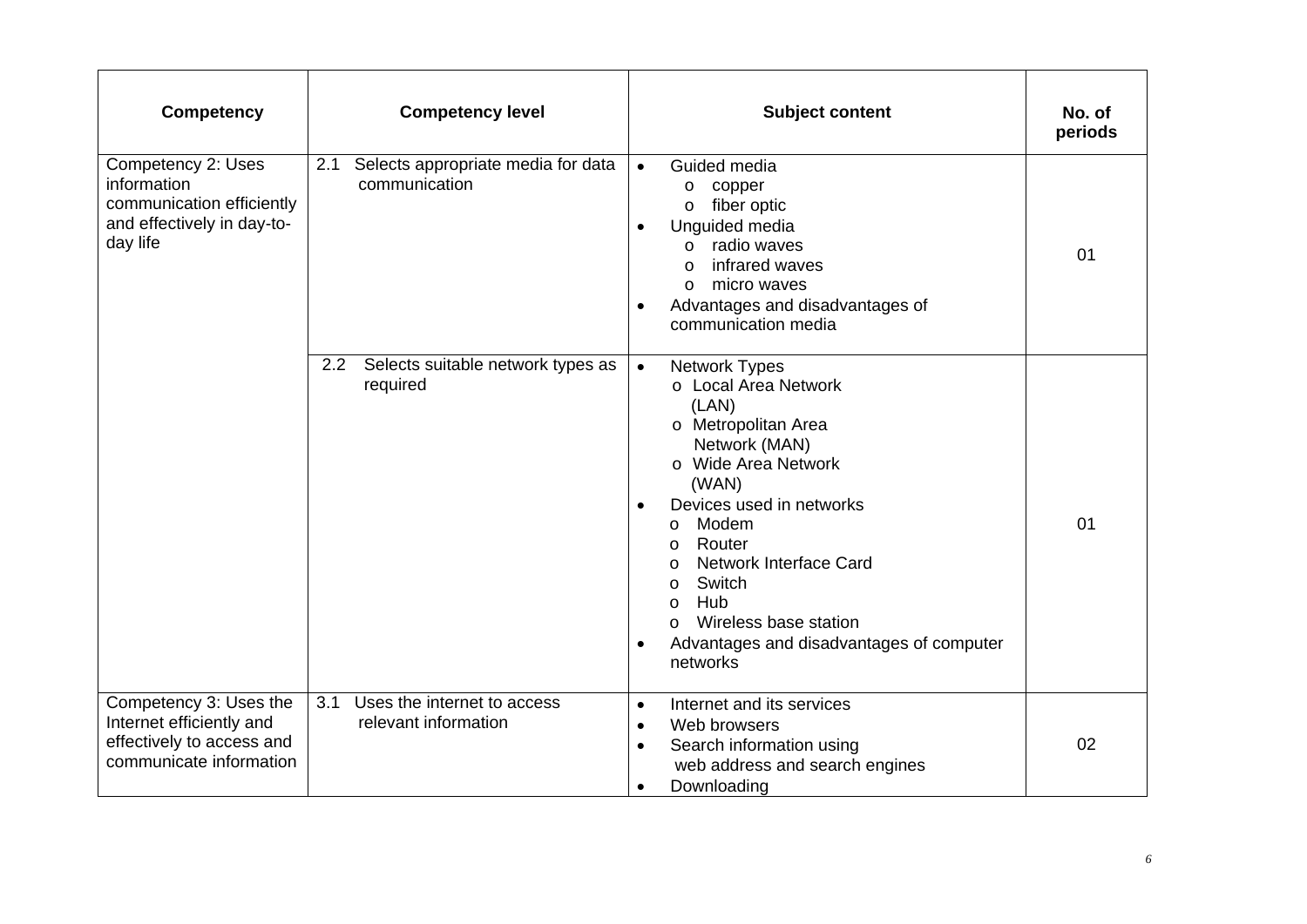| <b>Competency</b>                                                                                            | <b>Competency level</b>                                                                                  | <b>Subject content</b>                                                                                                                                                                                                                                                                                                             | No. of<br>periods |
|--------------------------------------------------------------------------------------------------------------|----------------------------------------------------------------------------------------------------------|------------------------------------------------------------------------------------------------------------------------------------------------------------------------------------------------------------------------------------------------------------------------------------------------------------------------------------|-------------------|
|                                                                                                              | Uses electronic media for effective<br>3.2<br>communication                                              | Create an email account<br>$\bullet$<br>Send & receive e-mail<br>$\bullet$<br>Instant messaging (Chat)<br>$\bullet$                                                                                                                                                                                                                | 02                |
| Competency 4: Uses<br>computers efficiently and<br>effectively with<br>awareness of Operating<br>System (OS) | 4.1<br>Investigates the contribution of<br>OS to the functioning of computer                             | Purpose of an OS<br>$\bullet$<br>Examples of OS (Windows, Linux, DOS)<br>$\bullet$<br>Basic functions of an OS<br>$\bullet$<br>Providing interface<br>$\circ$<br>Disk management<br>$\circ$<br>Resource management<br>O<br>Directory and file management<br>$\circ$<br>Handling devices like keyboard, mouse<br>$\circ$            | 02                |
|                                                                                                              | 4.2 Uses functions of Operating<br><b>Systems</b>                                                        | Functions of OS<br>$\bullet$<br>Directory structure<br>O<br>User accounts<br>$\circ$<br>System tools<br>O<br>Control panel<br>O                                                                                                                                                                                                    | 02                |
| Competency 5: Uses<br>Word Processing (WP)<br>software to create<br>various types of<br>documents            | 5.1 Analyses Integrated<br>Development<br>Environment<br>of WP software to<br>identify its<br>components | Word processing software<br>$\bullet$<br><b>Text editors</b><br>$\Omega$<br>Word processors<br>O<br><b>Word Processing features</b><br>$\bullet$<br>Open<br>O<br>Save<br>O<br>Edit<br>O<br>Print<br>$\circ$<br><b>Integrated Development Environment</b><br>Tools<br>$\circ$<br>Menus<br>$\circ$<br>Shortcut key combinations<br>O | 01                |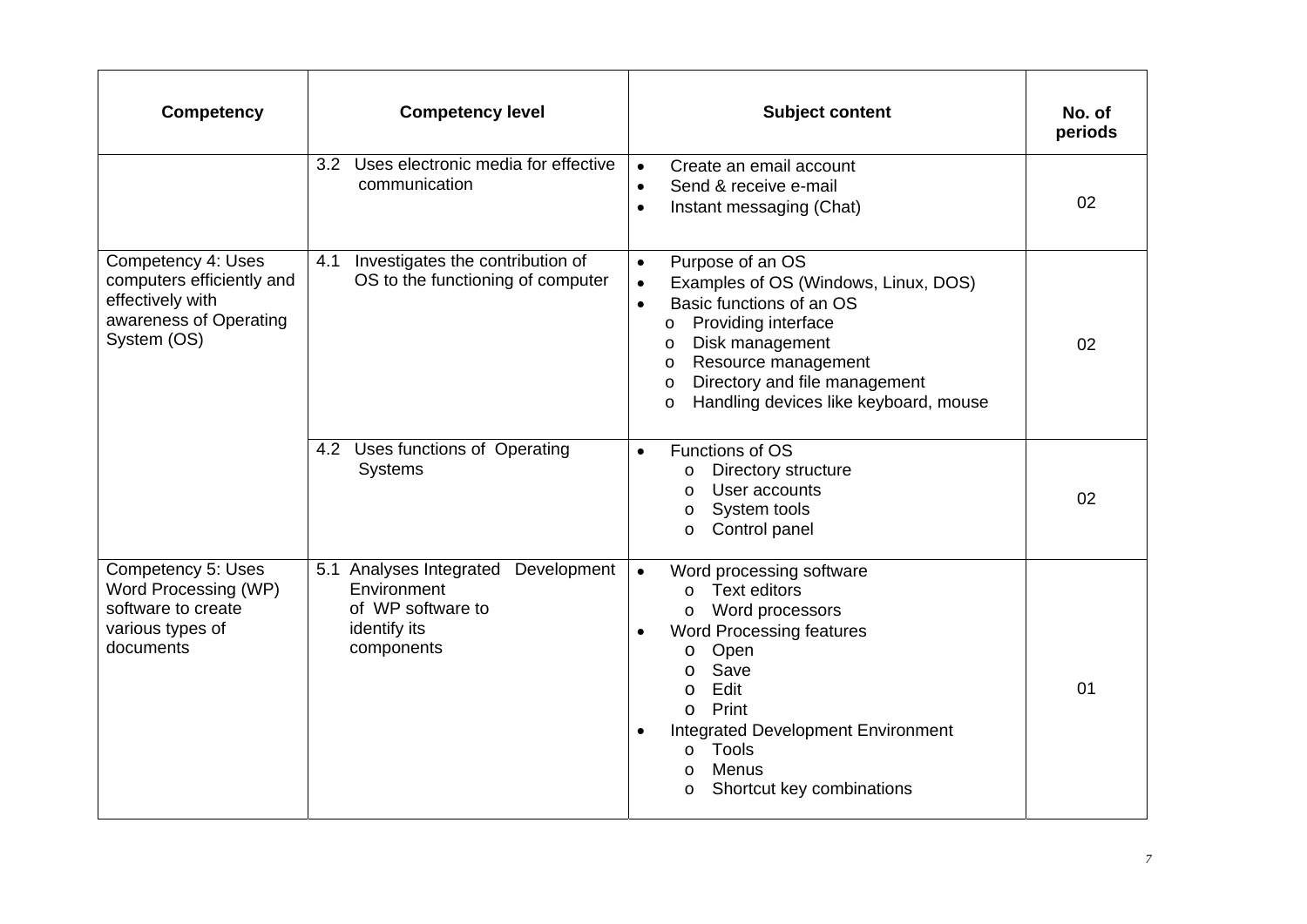| <b>Competency</b>                                                                                             | <b>Competency level</b>                                                                           | <b>Subject content</b>                                                                                                                                                                                                                                                                     | No. of<br>periods |
|---------------------------------------------------------------------------------------------------------------|---------------------------------------------------------------------------------------------------|--------------------------------------------------------------------------------------------------------------------------------------------------------------------------------------------------------------------------------------------------------------------------------------------|-------------------|
|                                                                                                               | 5.2 Creates document and obtains<br>printout using WP software                                    | Drawing objects<br>$\bullet$<br>Document formatting<br>$\bullet$<br><b>Print enhancements</b><br>$\bullet$                                                                                                                                                                                 | 03                |
|                                                                                                               | 5.3 Creates tables using WP software                                                              | Tables-insert/delete rows & columns, merge<br>$\bullet$                                                                                                                                                                                                                                    | 01                |
| Competency 6: Makes<br>electronic presentations<br>to enhance<br>attractiveness                               | Creates slides using basic features<br>6.1<br>of presentation software                            | <b>Presentation software</b><br>$\bullet$<br>Components of presentation Application<br>Window.<br><b>Blank presentation</b><br>O<br>Layout<br>O<br><b>Views</b><br>$\circ$<br>Insert a new slide<br>$\cap$<br>Insert object<br>$\circ$<br>Formatting<br>O                                  | 02                |
|                                                                                                               | Makes presentations attractive<br>6.2<br>through multi-media features of<br>presentation software | Customizing animation<br>Slide transition<br>Design templates<br>Rehearse timing                                                                                                                                                                                                           | 02                |
| Competency 7: Uses<br>Spreadsheet software to<br>solve simple statistical<br>problems and present<br>findings | Analyses spreadsheet software<br>7.1<br>to identify its basic components                          | Spreadsheet software functions<br>$\bullet$<br>(Create/Save/Open/ Close)<br><b>Components of Spreadsheets Application</b><br>$\bullet$<br>Window.<br>Worksheet, columns, rows and cells<br>$\bullet$<br>Moving around worksheet<br>$\bullet$<br>Data entries (text, number, formula, date) | 01                |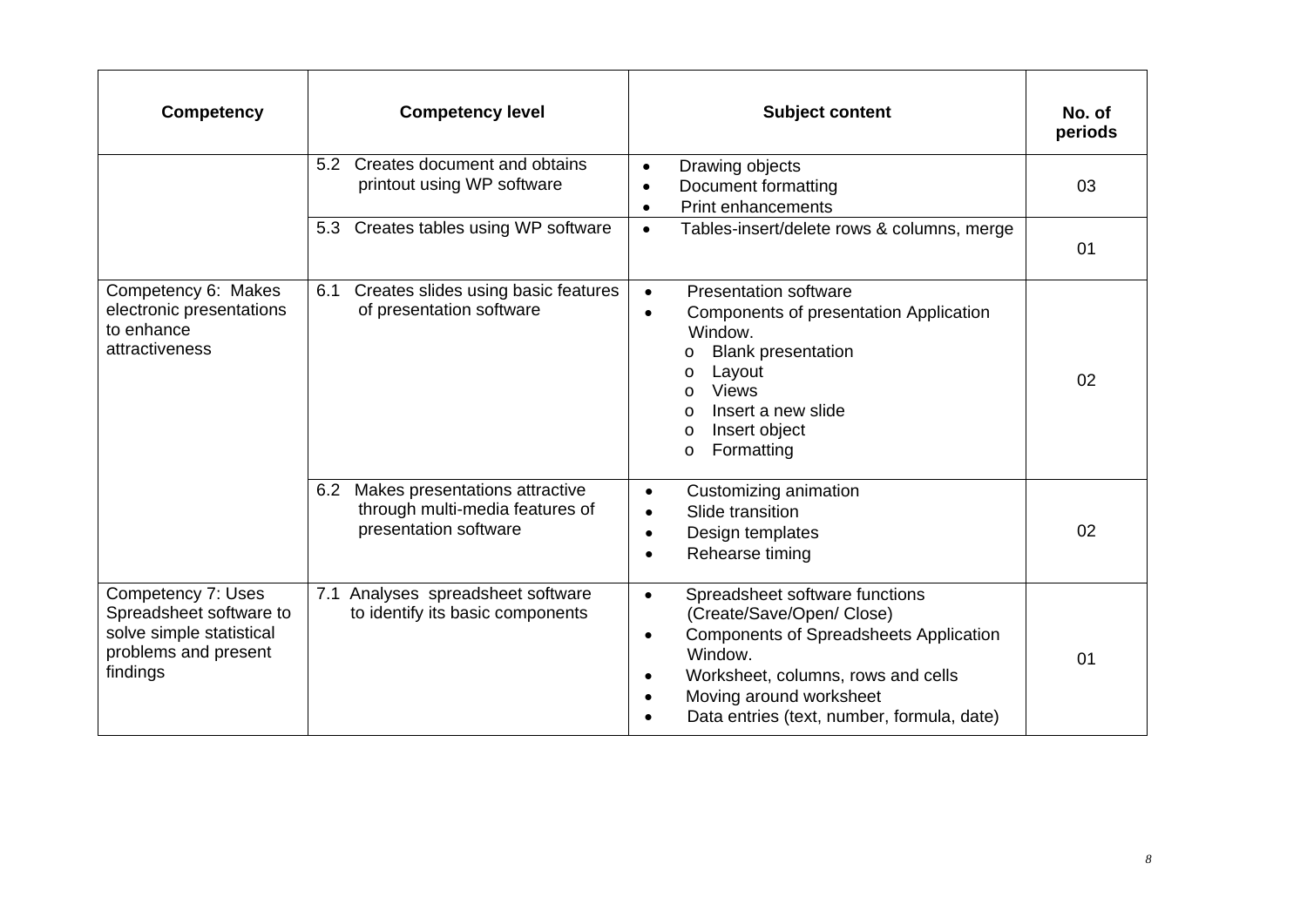| <b>Competency</b>                                                                                | <b>Competency level</b>                                                            | <b>Subject content</b>                                                                                                                                                                                                                                                                                         | No. of<br>periods |
|--------------------------------------------------------------------------------------------------|------------------------------------------------------------------------------------|----------------------------------------------------------------------------------------------------------------------------------------------------------------------------------------------------------------------------------------------------------------------------------------------------------------|-------------------|
|                                                                                                  | 7.2 Formats worksheets to meet user<br>requirements                                | <b>Formatting Cells</b><br>$\bullet$<br>Number<br>$\circ$<br>Alignment<br>$\circ$<br>Font<br>$\circ$<br>Rows and columns- insert<br>Cells, rows and columns --delete<br>Worksheet<br>rename<br>$\circ$<br>insert<br>$\circ$<br>delete<br>$\Omega$                                                              | 01                |
|                                                                                                  | 7.3 Uses<br>mathematical operators and inbuilt<br>functions for calculations       | Simple calculations using values and<br>$\bullet$<br>operators $(+, -, *, /)$<br>Simple calculations using cell names and<br>$\bullet$<br>operators<br>Inbuilt function<br>$\bullet$<br>Sum<br>$\circ$<br>Average<br>$\circ$<br>Max<br>$\circ$<br><b>Min</b><br>$\circ$<br>Count<br>$\circ$<br>Rank<br>$\circ$ | 01                |
|                                                                                                  | 7.4 Creates charts to make<br>presentations meaningful                             | Charts, chart type, chart options<br>$\bullet$<br>Bar chart, pie chart, scatter diagram and<br>$\bullet$<br>line graph                                                                                                                                                                                         | 01                |
| Competency 8: Uses<br>Database Management<br>Systems (DBMS)<br>software to manage<br>information | 8.1 Analyses Database Management<br>Systems software to identify its<br>components | Database Management Systems<br>$\bullet$<br>Integrated development environment of<br>$\bullet$<br><b>DBMS</b> software                                                                                                                                                                                         | 01                |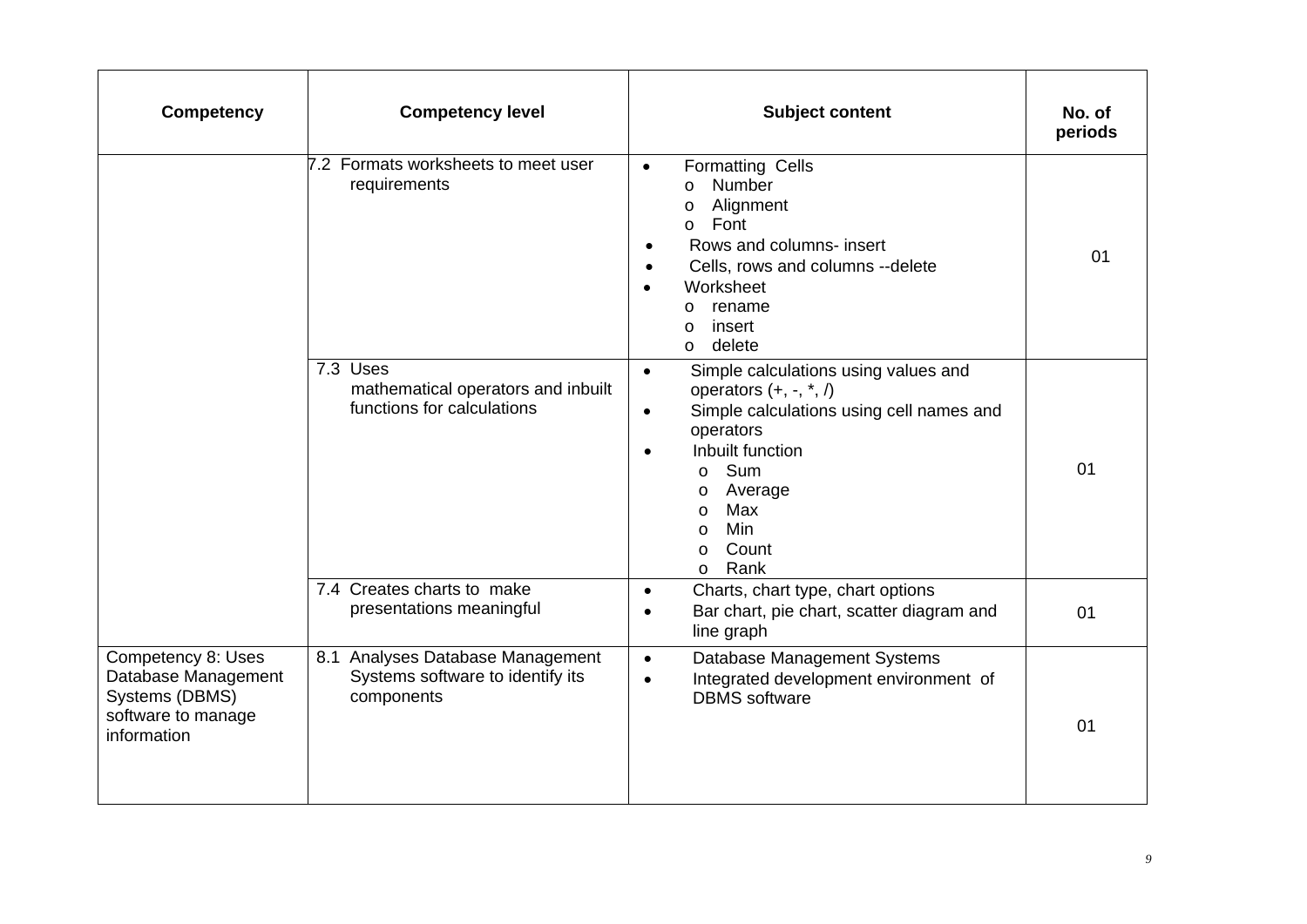| <b>Competency</b>                                                                             | <b>Competency level</b>                                                                       | <b>Subject content</b>                                                                                                                                                                                                                                             | No. of<br>periods |
|-----------------------------------------------------------------------------------------------|-----------------------------------------------------------------------------------------------|--------------------------------------------------------------------------------------------------------------------------------------------------------------------------------------------------------------------------------------------------------------------|-------------------|
|                                                                                               | 8.2 Creates Tables using DBMS<br>software                                                     | Design view of Tables<br>$\bullet$<br>Data types<br>$\circ$<br>text<br>$\overline{\phantom{0}}$<br>number<br>date/time<br>currency<br>- yes/no<br><b>Primary Key</b><br>$\circ$<br>Field size, Format<br>$\circ$                                                   | 02                |
|                                                                                               | 8.3 Creates Queries using DBMS<br>software                                                    | Design view of Queries<br>$\bullet$<br><b>Filter fields</b><br>$\Omega$<br>Filter records<br>$\Omega$<br>Sort records<br>$\circ$                                                                                                                                   | 02                |
|                                                                                               | 8.4 Creates Forms & Reports using<br><b>DBMS</b> software                                     | Form wizard<br>$\bullet$<br>Report wizard<br>$\bullet$                                                                                                                                                                                                             | 01                |
| Competency 9: Uses<br>selected High-level<br>language effectively to<br>solve simple problems | Uses flow charts to represent<br>9.1<br>sequence structures determined<br>for problem solving | Main steps to analyze a problem<br>$\bullet$<br>Input<br>$\circ$<br>Output<br>$\circ$<br>Process / Algorithms<br>$\circ$<br>Symbols used in flow charts<br>٠<br>Start / Stop<br>$\circ$<br>Flow line<br>$\circ$<br>Input / Output<br>$\circ$<br>Process<br>$\circ$ | 02                |
|                                                                                               | Uses flow charts to represent<br>9.2<br>control structures of a design                        | Symbols used in flow charts<br>$\bullet$<br>Condition<br>$\circ$<br>Iteration<br>$\circ$<br>Selection control structure<br>٠<br>Iteration control structure                                                                                                        | 02                |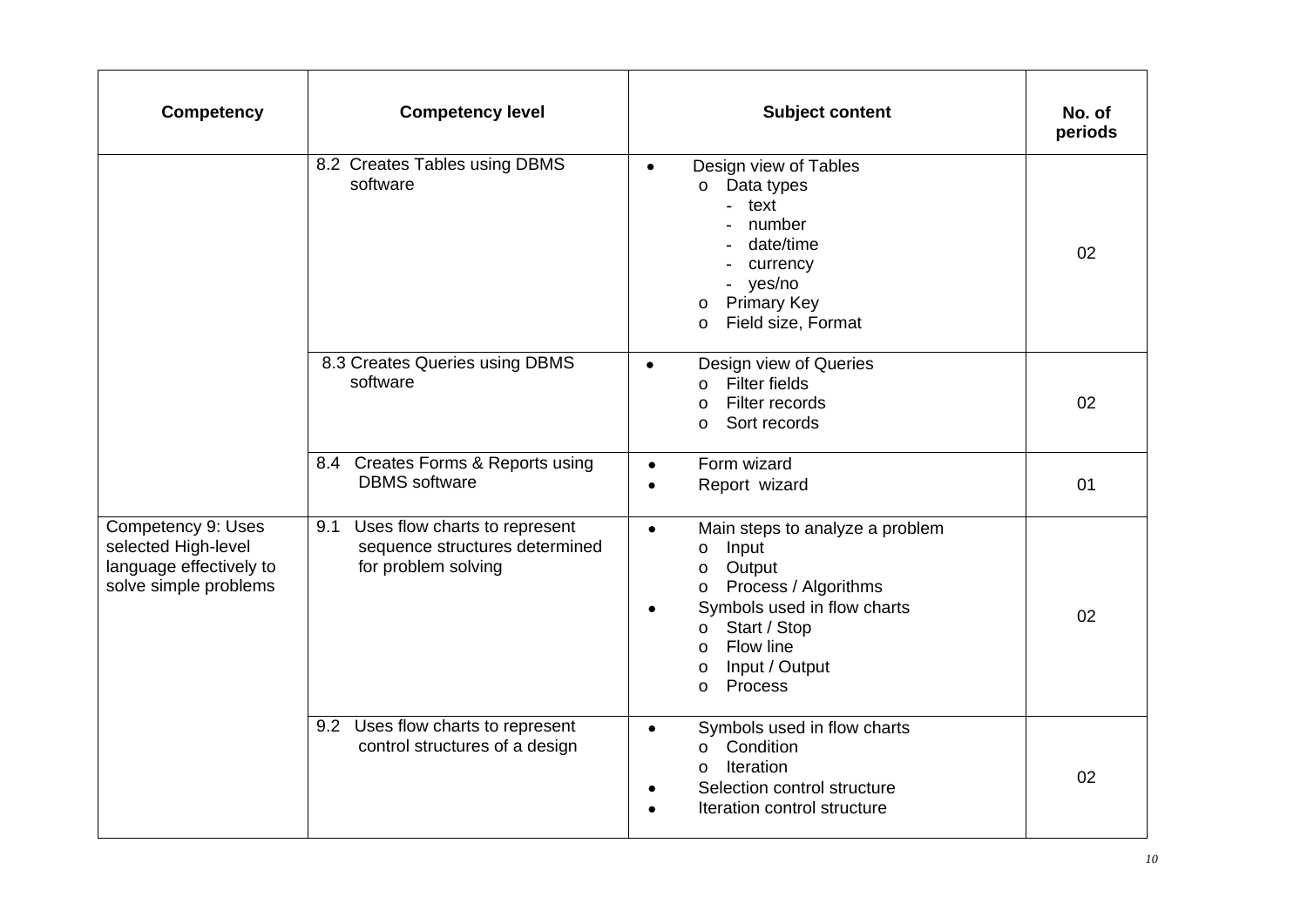| <b>Competency</b> | <b>Competency level</b>                                                                              | <b>Subject content</b>                                                                                                                                                                                                                                          | No. of<br>periods |
|-------------------|------------------------------------------------------------------------------------------------------|-----------------------------------------------------------------------------------------------------------------------------------------------------------------------------------------------------------------------------------------------------------------|-------------------|
|                   | Uses flow charts to represent<br>9.3<br>integrated control structures                                | Symbols used in flow charts<br>$\bullet$<br>Combinations of the three above<br>$\Omega$                                                                                                                                                                         | 01                |
|                   | 9.4 Identifies codes to represent data<br>types used in high level computer<br>programming languages | $\bullet$<br>Data types<br>integer<br>$\circ$<br>real<br>$\circ$<br>boolean<br>$\circ$<br>char<br>$\circ$<br>single<br>$\circ$<br>double<br>$\circ$<br>long<br>$\circ$<br>Constant<br>Variables<br>Defining variables<br>$\circ$<br>Assigning values<br>$\circ$ | 03                |
|                   | Identifies codes to represent<br>9.5<br>conditional logic used in high level<br>computer languages   | Operators<br>$\bullet$<br>Input and output statements<br>$\bullet$<br><b>Conditional statements</b><br>$\bullet$<br>If statement / Case statement<br>$\circ$<br>Repetitive statements<br>$\bullet$<br>While statement<br>$\Omega$                               | 03                |
|                   | Uses high level languages to<br>9.6<br>convert flowcharts into computer<br>programs                  | Flowcharts and computer programs<br>$\bullet$<br>Usage of simple mathematical<br>$\circ$<br>operators<br>Grading of marks<br>$\circ$<br>Solving quadratic equation<br>O<br>Find factorial numbers                                                               | 03                |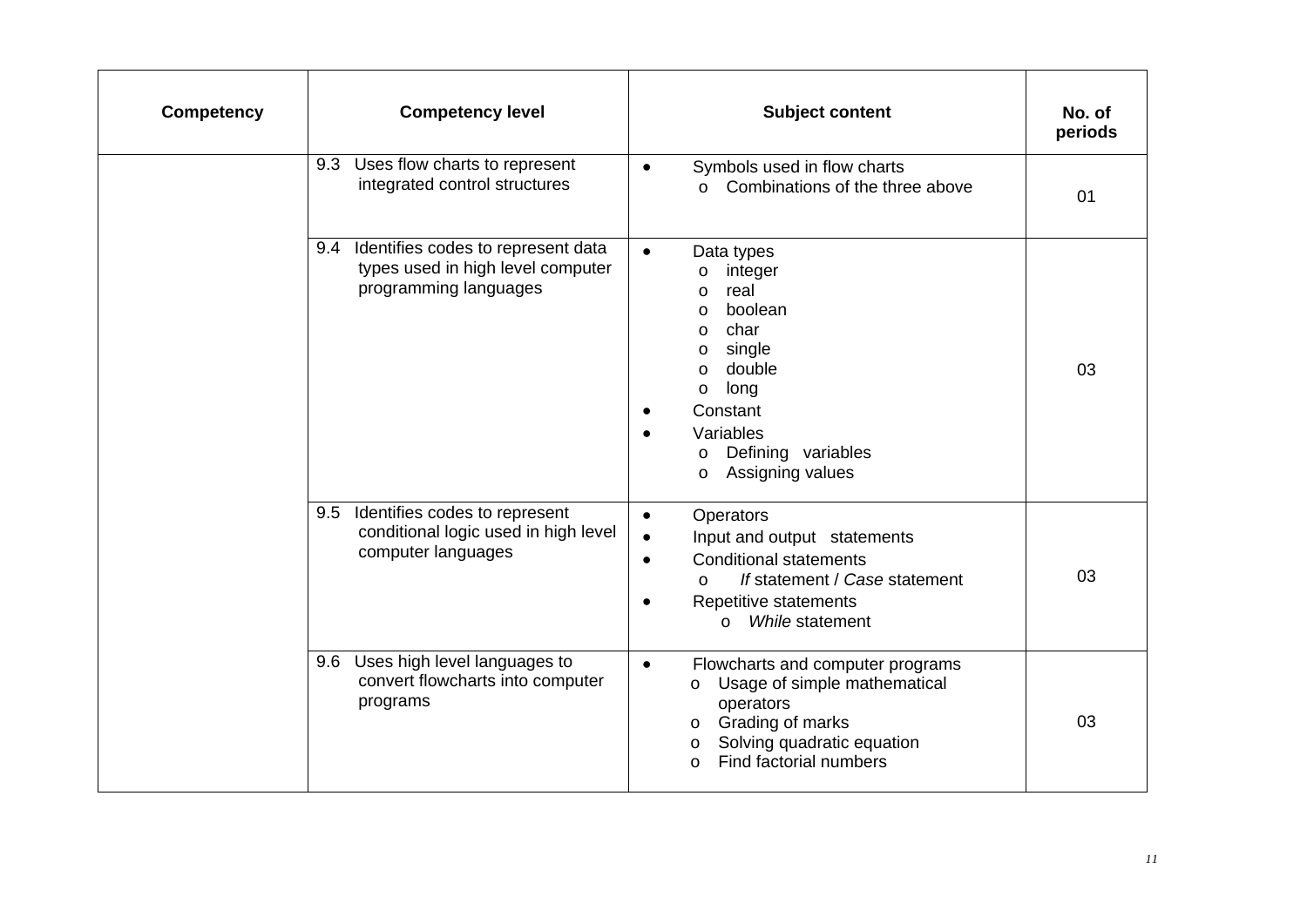| <b>Competency</b>                                                                      | <b>Competency level</b>                                                            | <b>Subject content</b>                                                                                                                                                                                                                                                                                                                                                                                                                                                                                                                                                                                                                                                                                                                                                                                                                                  | No. of<br>periods |
|----------------------------------------------------------------------------------------|------------------------------------------------------------------------------------|---------------------------------------------------------------------------------------------------------------------------------------------------------------------------------------------------------------------------------------------------------------------------------------------------------------------------------------------------------------------------------------------------------------------------------------------------------------------------------------------------------------------------------------------------------------------------------------------------------------------------------------------------------------------------------------------------------------------------------------------------------------------------------------------------------------------------------------------------------|-------------------|
| Competency 10 : Uses<br>ICT efficiently and<br>effectively to be<br>successful in life | <b>ICT</b><br>10.1 Explains the contribution of<br>towards national<br>development | Education<br>$\bullet$<br>Learning/Teaching<br>$\circ$<br>E-Learning/<br>$\circ$<br><b>Distance Learning</b><br><b>Education Management</b><br>$\circ$<br>Health<br>$\bullet$<br>o Investigation Tools such as MRI scan,<br>CAT scan<br>o Simulations in medical education<br>o Tele-medicine<br>Agriculture<br>$\bullet$<br>Linking rural agricultural communities<br>$\circ$<br>Communicating with the<br>$\circ$<br>administration<br>o Meteorological Information<br>Computer controlled devices<br>$\circ$<br>E-Business<br><b>Travel and the Environment</b><br>$\Omega$<br>o Online shopping<br>o ICT in Banking (ATM, Credit card)<br><b>On-line Employment</b><br>$\circ$<br>E-Governance<br>$\bullet$<br>Issuing of identity cards, driving<br>$\circ$<br>licences and passports<br>Issuing birth, marriage, death<br>$\circ$<br>certificates | 02                |
|                                                                                        | 10.2 Evaluates ICT equipment to select<br>those that meets user needs              | Specifications of ICT devices<br><b>Evaluation criteria</b><br>$\bullet$<br>-cost, quality                                                                                                                                                                                                                                                                                                                                                                                                                                                                                                                                                                                                                                                                                                                                                              | 01                |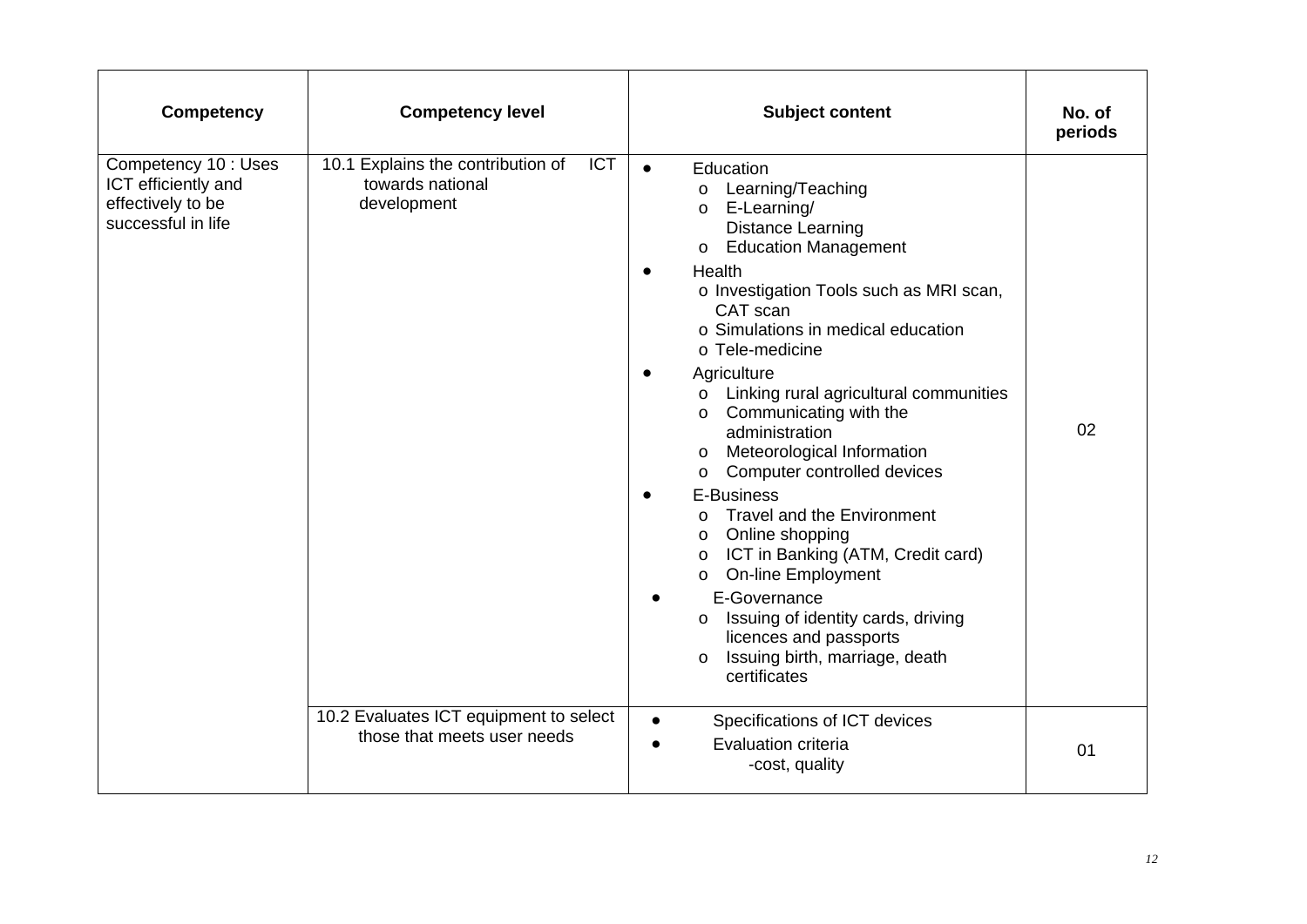| <b>Competency</b> | <b>Competency level</b>                                            | <b>Subject content</b>                                                                                                                                                                                                                                                                                                                                                                                                                                | No. of<br>periods |
|-------------------|--------------------------------------------------------------------|-------------------------------------------------------------------------------------------------------------------------------------------------------------------------------------------------------------------------------------------------------------------------------------------------------------------------------------------------------------------------------------------------------------------------------------------------------|-------------------|
|                   | 10.3 Seeks IT career paths to suit one's<br>life                   | Standing level of IT qualifications<br>$\bullet$<br>Various designations related to the IT<br>c<br>profession                                                                                                                                                                                                                                                                                                                                         | 01                |
|                   | 10.4 Makes optimum use of ICT with<br>awareness on relevant issues | Ethical<br>Computer piracy and software theft<br>$\circ$<br>Unauthorised access<br>$\Omega$<br>Social<br>Digital divide and Digital bridge<br>$\circ$<br>Techno-rich employment<br>$\circ$<br>Security<br>Hardware protection<br>$\circ$<br>Software protection<br>$\circ$<br>Precaution<br>$\Omega$<br>Health & safety<br>$\bullet$<br>Affects-eye strain, backaches,<br>$\circ$<br>uneasiness<br>o Computer habits<br>Workplace exercise<br>$\circ$ | 02                |

## **4.0 Learning – Teaching Methodology**

In deciding upon the learning-teaching methodology relevant to the course, attention has been paid to the planning of learning-teaching activities so as to facilitate building up of student competencies based on exploration. In preparing for competency-based education, in this manner, an obvious change in the role of the teacher is expected.

The transmission role practiced in our classroom from way back and the more recently introduced transaction role are evident in the classroom even in the present day. When taking the deterioration of the thinking skills, personal skills and social skills of school leavers into consideration, it needs no effort to understand that there is a need for the development of the learning-teaching methodology and some conception on how it should be effected.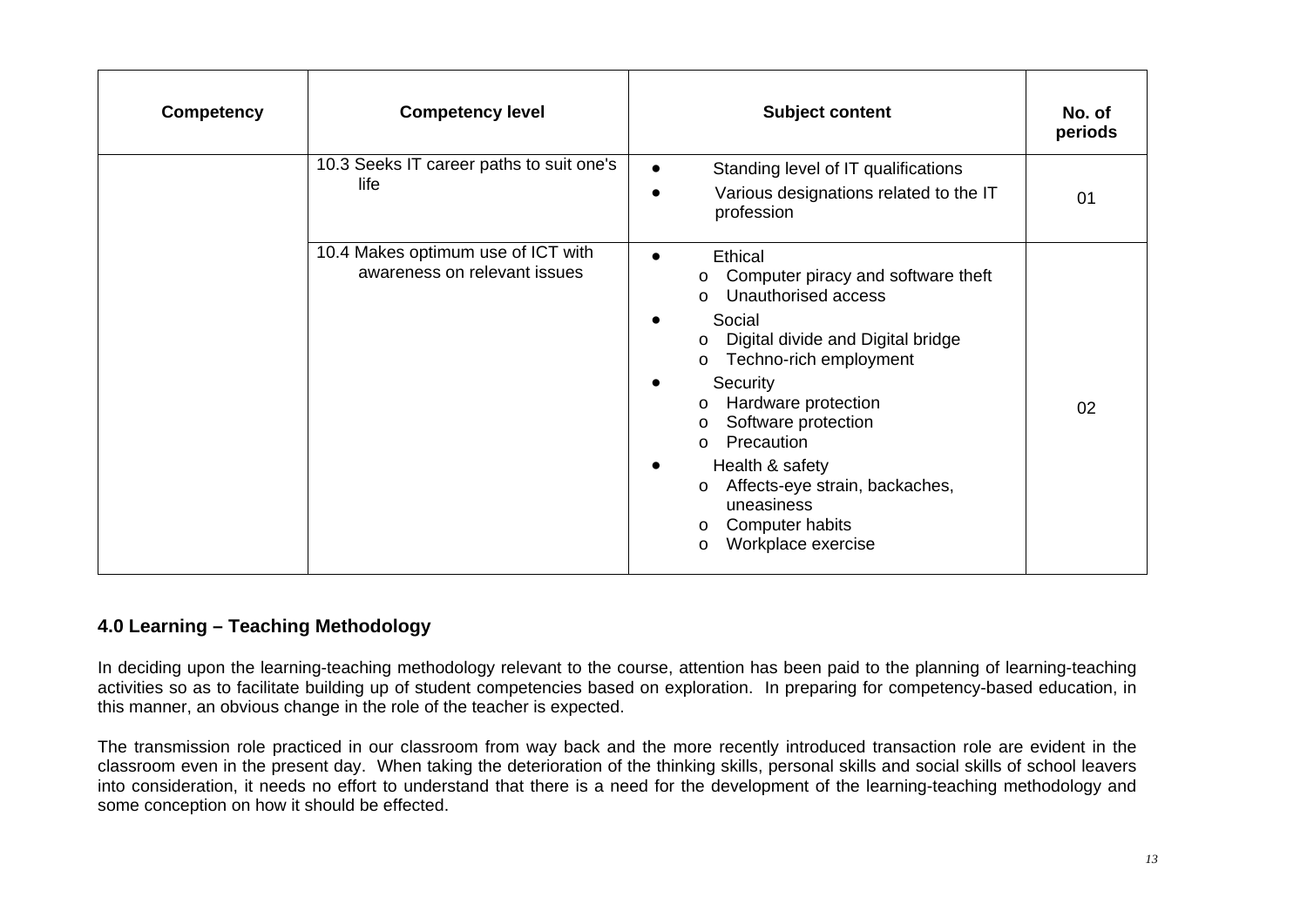In the transmission role while the teacher is considered an individual who knows everything, the task has become that of considering the student as one who does not know anything and of transmitting knowledge to him/her. This learning-teaching process that takes the guise of lectures is restricted only to the flow of knowledge from the teacher to the student, does not make an adequate contribution either to the stimulation of student thinking or to the development of his/her personal and social skills.

The dialogue initiated by teachers within the class is the initial stage of the transaction role plus the ideas that flow from the teacher to the class and from the class to the teacher. These dialogues get gradually transformed into discussions as a result of the student-student interaction that takes place subsequently. The teacher is continuously involved in the task of questioning in order to take in student from the known to the unknown, from the simple to the complex and from the concrete to the abstract.

While, in competency-based education, student tasks occupy a powerful position, the teacher occupies the position of a resource person who mediates in order to provide every student in the class with at least the competency proximate to each relevant competency. For this purpose, the basic functions the teacher is expected to perform include planning of a learning environment consisting of the materials and other facilities necessary for learning, close observation of how students learn, identification of student abilities and inabilities and the promotion of student learning through feedback and provision of feed-forward as well as the preparation of instruments of assessment for the extension of learning beyond the classroom. The teacher's role, based eventually upon the tasks above, is called the transformation role.

The series of activities that can be used in the implementation of the descriptive curriculum introduced in the first part of this course guide has been included in its second part. Each of these activities has been developed to contain a minimum of three steps.

It is expected to get the student involved in the learning process through the first step of the activities. As such, this step is called the "Engagement" step. As an introduction to this step, the teacher assumes the Transaction role and engages in a dialogue with the students. Later, along with the transformation of this dialogue to a discussion, the students engage in exploration and are provided the opportunity to recall the pre-knowledge related to the basic competency they should develop and to acquire a clue regarding the future of the activity. The teacher possesses a host of strategies that can be used in these exchanges of ideas. Some of the devices at the disposal of the teacher for the exchange of these ideas are questioning/stimulants like pictures, newspaper advertisements and flash cards/use of puzzles or case studies/dialogues, role play, poems, songs and demonstrations, video tapes or audio tapes. In summary, the first step of the activities is implemented with the objective of actualizing the three objectives below.

- •Winning over of the attention of the class.
- •Providing the students with the opportunity for their recall of the necessary pre-knowledge.
- •Introducing the elements of the explanation the students are expected to be directed to under the second step of the activity.

It is with the objective of providing the students with the opportunity of Exploration that the second step of the activity has been planned. Students base their exploration on a special leaflet prepared for the purpose. The teacher has to plan this explanation to enable the students to engage in co-operative learning through the exploration of various aspects of the problem, in groups. Some of the most important qualities of this step are involvement in the meaningful group discussion and the use of the resource materials provided. As a result of involvement in group activities through a long period of time, student will acquire the ability to develop a number of skills like self-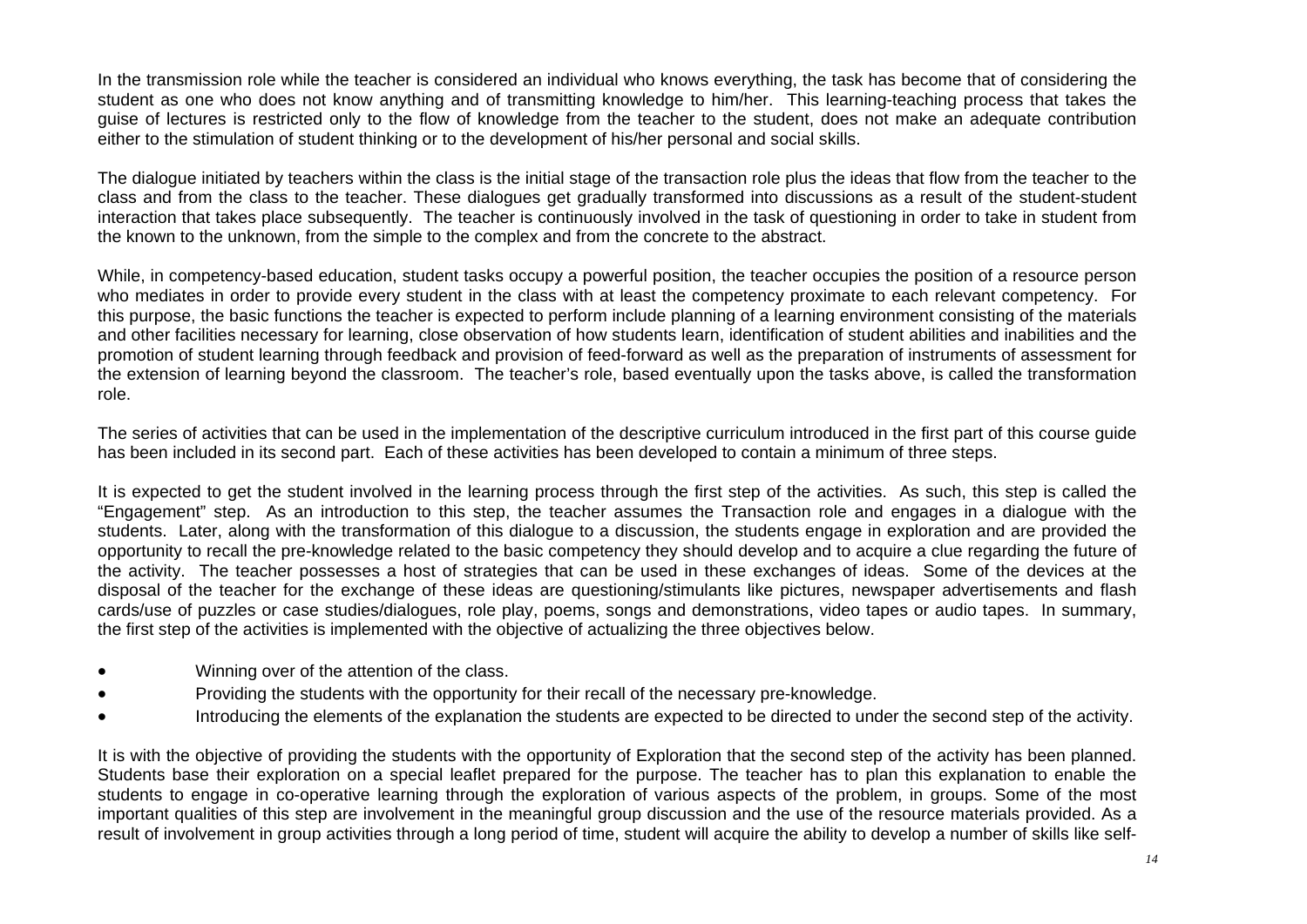discipline, listening to others, working co-operatively with others, helping them, management of time, effecting creations of high quality, honesty etc. In directing students to exploration, while the teacher should avoid taking decisions regarding leadership, he should build up the background necessary for leaders to surface. Accordingly, the students will have the privilege of taking on leadership when opportune, based on hidden abilities.

During the third step of the activity, every group will get the opportunity of presenting the results of its exploration for the enlightenment of the others. What the teacher has to do here is to encourage students to make group presentations. It would be effective if students are directed in order to ensure that every member is given responsibility in planning different parts for the presentation. An important quality of this step, related to the explanation of student findings, is the creation of the opportunity for the voice of students to be heard in the classroom where, mostly the voice of the teacher had dominated.

After the explanation of the findings in the third step of the activities, students should be directed to elaboration. Each group is given the opportunity to provide constructive suggestions on its findings first, and subsequently, members of other groups are given this opportunity. Anyway the final review is the responsibility of the teacher. The teacher is expected to touch on all the important points relevant to the students' exploration.

The main responsibility of the teacher in this learning teaching process is to monitor continuously, whether the classroom learningteaching process is implemented as effectively, as expected. While assessment and evaluation should be made use of for this purpose, the teacher is provided the opportunity, through planned activities, in the learning teaching process itself. The teacher is given the opportunity for assessment while the students are involved in exploration during the second stage of the activity and for evaluation when the students are involved in explanation and expansion during the third stage.

The teacher is provided directions on the transformation role by the learning–teaching methodology described so far. While priority is given to group exploration here, the teacher is also afforded the opportunity for transaction, discussion and short lectures. While there is room for transaction and discussion, the teacher may also give a short lecture in the final stage. In the development of the learningteaching methodology related to this curriculum, the first to be introduced under the curriculum reforms for the new millennium, the attention paid to the important features relevant to the transmission as well as the transaction roles of the teacher, as part of the transformation role, is a special feature of this methodology.

The learning-teaching process can be broadened through the improvement of the evaluation program. For this purpose the teacher has the opportunity of creating several evaluation situations through a series of activities. The program of assessment can be made meaningful by dividing the activity continuum to several activity clusters to facilitate identification of evaluation points. It is necessary that the evaluation instrument being used with respect to each activity is introduced to the students at the beginning of every activity cluster. It is also necessary in the selection of learning varieties, that are those activities where student motivation to learn are helped to blossom forth, selected.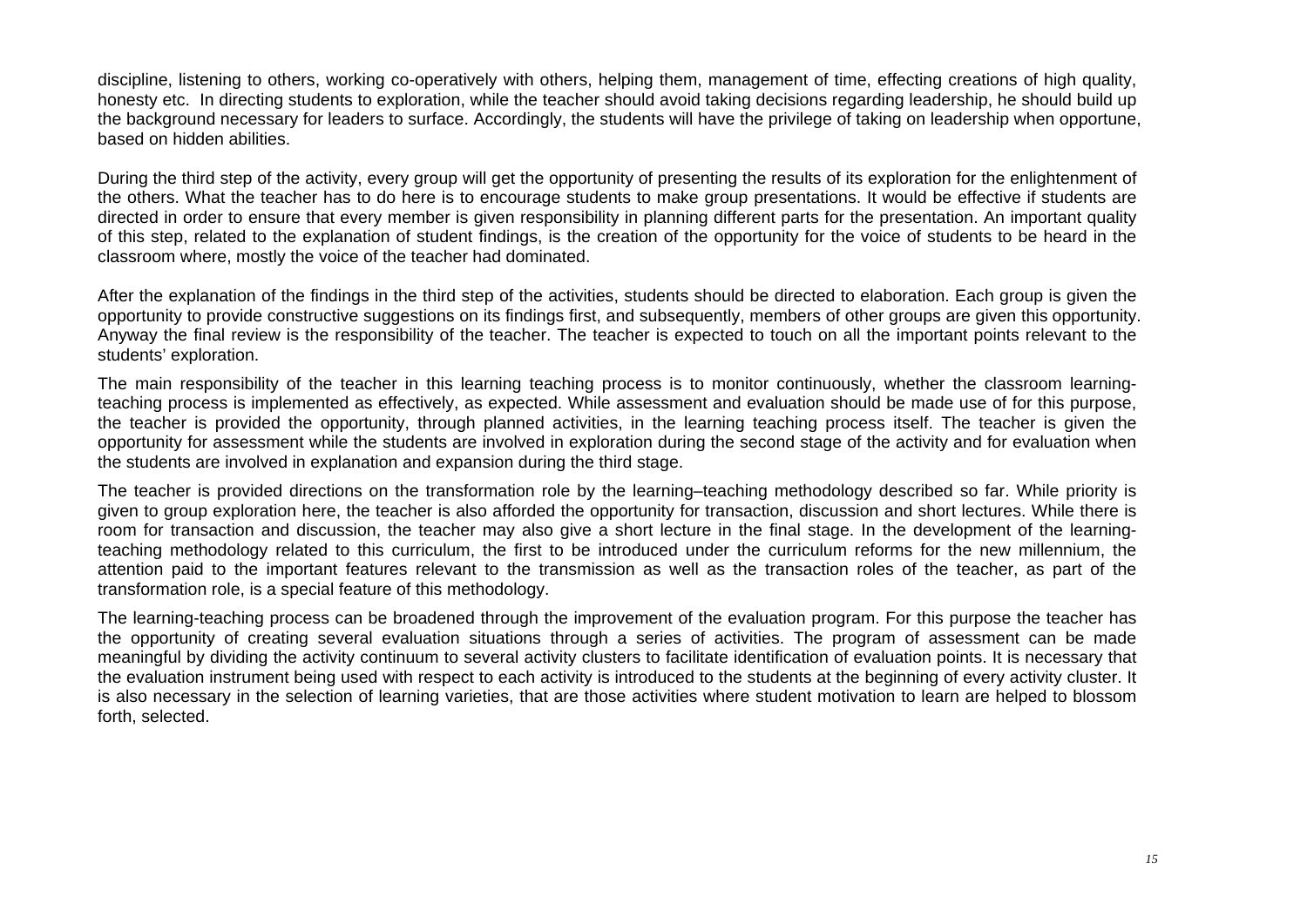Below is a list of the relevant activities:

| Concept maps              | Panel discussions                  |
|---------------------------|------------------------------------|
| Wall newspapers           | Seminars                           |
| Quizzes                   | Impromptu speeches                 |
| Question and answer books | Role-play                          |
| <b>Portfolios</b>         | Presentation of literature reviews |
| <b>Exhibitions</b>        | Field books/ nature diaries        |
| <b>Debates</b>            | <b>Practical tests</b>             |

### **5.0 School Policies and Programmes**

The schools attempting to implement GIT at the grade 12 are likely to face a number of challenges. First and foremost, the non-availability of a computer laboratory or an adequate number of computers for the task will not allow all schools with GCE (AL) classes to initiate this course. The technical nature of IT will further limit the number of teachers opting to teach the subject thereby preventing the school authorities from selecting the most suitable teacher to be trained for the purpose. Moreover, lack of senior teachers, both within and in, the vicinity of the school will not allow adequate assistance and guidance to be offered to those teachers who undertake teaching of the subject.

Curricula proposed under the first curriculum reform of the new millennium require all subject teachers to introduce the philosophy of learning by doing. The teachers attempting to meet this requirement have to link theory with practice in every activity they plan for their students. The learning thus acquired through activities has to be supplemented with a number of additional practice sessions. All this requires every school offering the subject to be equipped with a computer laboratory with multimedia facilities. Although the ideal situation in this respect is to provide a computer to each student, the many limitations resulting through resource constraints would necessitate two students to share one computer.

It is also important that each school has a technician or at least a competent teacher to attend to minor repairs and breakdowns and troubleshoot software. The school authorities, however, are encouraged to get the major repairs attended to by the Computer Resource Centre (CRC) in the region or by the computer vendor itself in the availability of a valid warranty. Maintenance and repairs to computer items thus will ensure the availability of a running computer laboratory for continuous use by students throughout the course period.

All teachers selected for teaching of GIT must have skills over and above mere computer users. Such teachers should be able to understand the logic of programming. They should further have the capacity and willingness to update the competencies they acquire originally to be in line with the new developments of the industry. In view of facilitating this, the teachers selected should be exposed to both initial and continuing teacher education programmes organized for them by the IT Department of the Science and Technology Faculty of the National Institute of Education.